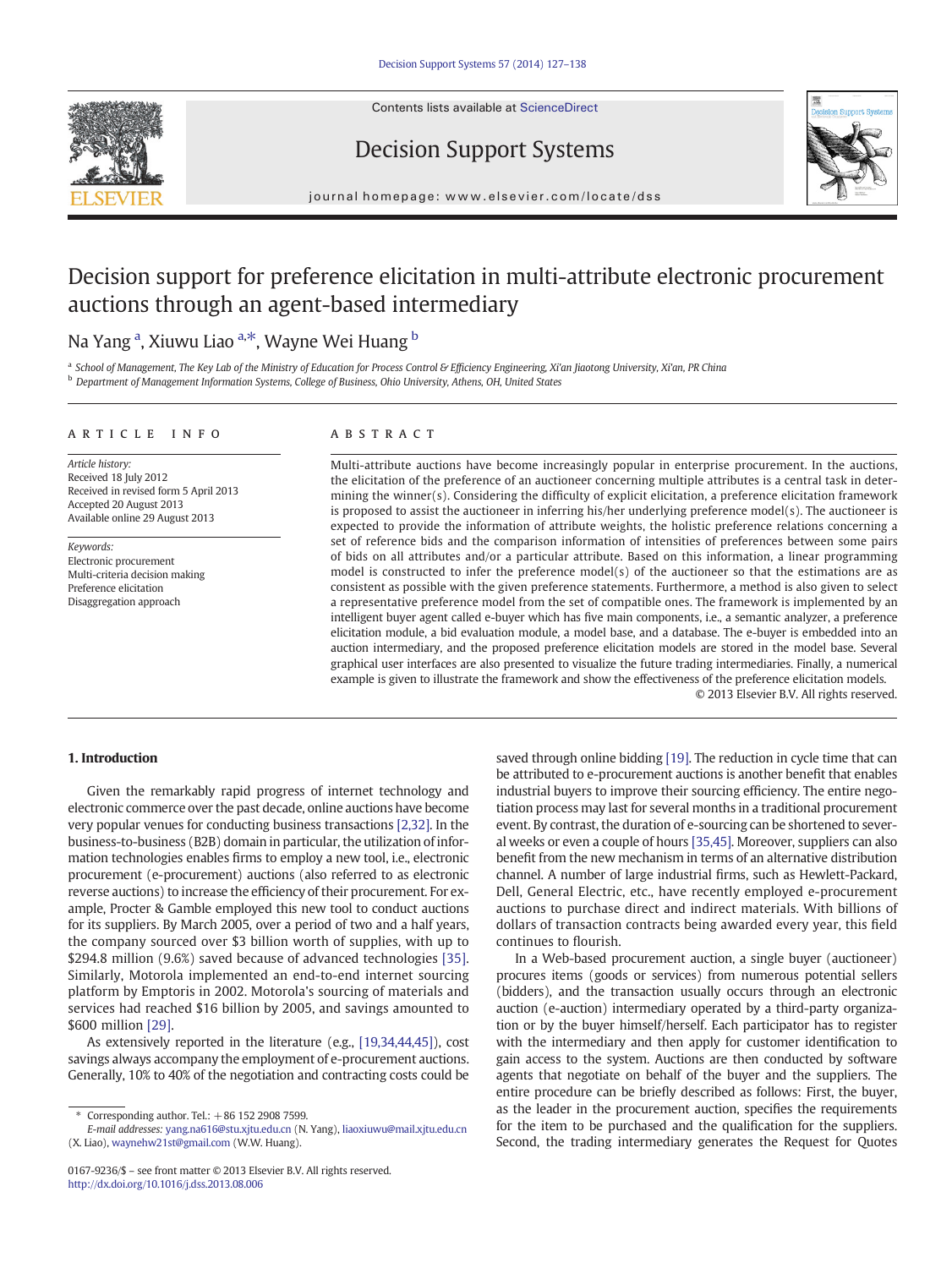and sends it to a number of qualified suppliers. Third, seller agents help compose bids, and each bidder then submits a bid through the graphical user interface (GUI) before the deadline. Fourth, the trading intermediary determines a winning bid (or several winning bids) according to the pre-defined scoring rule of the buyer and then prepares the corresponding procurement contract(s). Finally, the winning supplier(s) makes the actual delivery.

In the early development stages, almost all the procurement auctions were conducted in a simple descending price format. However, the price-only focus significantly limited the potential use of procurement auctions in practical applications, particularly in industries where suppliers varied considerably in terms of non-price dimensions, such as quality, brand, terms of warranty, etc. Consequently, a number of researchers began to consider auction mechanisms that would enable a buyer to negotiate with multiple suppliers over heterogeneous goods or services. In the literature, several terminologies have been used to describe such a procurement auction format, i.e., multi-dimensional [\[7,9,10,12\]](#page--1-0), multi-issue [\[40,42\]](#page--1-0), multicriteria [\[5,17\],](#page--1-0) and multi-attribute auctions [\[6,36\]](#page--1-0), where the most commonly used is "multi-attribute auctions." Che first proposed a two-dimensional (i.e., price and quality) auction for government procurement [\[12\].](#page--1-0) Branco extended the previous model by considering the correlation among the cost functions of sellers [\[10\]](#page--1-0). Subsequently, the domain was extensively studied by numerous scholars from different disciplines, such as economics [\[16,30,33\]](#page--1-0), information systems [\[1,14,28,38\],](#page--1-0) operation research, computer science, etc.

The winner determination problem (WDP) is a major concern in multi-attribute procurement auctions. Many scholars used scoring functions in their study to evaluate the bids submitted by bidders. However, it is usually difficult for an auctioneer to give precisely all parameter values of the scoring function in practical implementation because of his/her cognitive limitation. Therefore, we propose a new preference elicitation framework, which is based on the aggregationdisaggregation paradigm [\[37\]](#page--1-0), to assist the auctioneer in inferring his/her underlying preference model(s) from the preference information provided by himself/herself. The preference information can be either direct or indirect, depending whether the auctioneer specifies directly values of some parameters used in the preference model or whether he/she specifies some examples of holistic judgments from which compatible values of the parameters are induced [\[21\].](#page--1-0) Four types of information are expected to provide in the proposed framework, namely the information of attribute weights, the holistic preference relations concerning a set of reference bids and the comparison information of intensities of preferences between some pairs of reference bids on all attributes and/or a particular attribute. The information of weights is direct, whereas the others are indirect. The reference bids can generally be derived from several sources as follows: (a) A set of fictitious actions, which should be easily judged by the auctioneer to express his/her preference [\[23\]](#page--1-0); (b) A subset of real commodities available in the current trading market. The items with different specifications are actually potential choices for procurement in auctions; (c) The tentative bids from a pre-bidding stage. A pre-bidding stage can be designed before the formal negotiation process, and some tentative bids from potential suppliers then can be collected and utilized as reference bids; (d) Some historical bids stored in e-auction intermediaries. In the B2B domain, the industrial buyer always purchases the same item repetitively. Thus, a large amount of historical transaction data may help determine preference. The last of the abovementioned sources is quite suitable for Web-based transactions; therefore, the historical data are considered the primary source of reference bids in this study. Based on the information provided by the auctioneer, a linear programming model is constructed to infer the preference model(s) of the auctioneer so that the estimations are as consistent as possible with the given preference statements. Furthermore, a method is also given to select a representative preference model from the set of compatibles ones. An intelligent buyer agent is designed to implement the framework. It is comprised of five functional components, i.e., a semantic analyzer, a preference elicitation module, a bid evaluation module, a model base, and a database. The buyer agent is embedded into an auction intermediary.

Some contributions of this paper are summarized as follows. (1) To the best of our knowledge, only Karakaya and Köksalan have studied the indirect preference elicitation in the field of auctions [\[25\].](#page--1-0) In their setting an auctioneer is required to choose the most preferred bid(s) in each round so that his/her nonlinear utility function can be estimated from the information, while our framework uses the additive value function and requests an auctioneer to provide the four types of information mentioned above for inferring such a function. Moreover, we also give a reference ranking of the bids in each round to assist the auctioneer in submitting new preference information, which is not mentioned in [\[25\].](#page--1-0) (2) Like the traditional UTA method, our preference elicitation method also adopts the aggregation–disaggregation paradigm, and uses linear programming techniques to infer preference models which are as consistent as possible with the given information. It estimates the parameters by minimizing the maximum error, not the total error as in UTA. In case of a non-empty set of compatible value functions, traditional UTA method and one of its variants UTASTAR select a mean value function by conducting so-called post-optimality analysis [\[37\],](#page--1-0) whereas our method aims at determining a representative function which emphasizes the advantages of some bids over the others if the auctioneer prefers the former ones, highlights the differences of intensities of preference among pairs of bids if the auctioneer assigns them with different degrees, and reduces the differences among pairs of bids with the same degree. (3) Prior research on solving WDPs or on eliciting preference of an auctioneer has seldom addressed the implementations of the proposed methods. In this article, an intelligent buyer agent is designed to implement the framework, and thus promotes the practical use of the proposed framework in real-world commerce.

The remainder of this paper is organized as follows. In Section 2, we discuss the related literature. In [Section 3](#page--1-0), we propose a preference elicitation framework for multi-round, multi-attribute e-procurement auctions, and devise the architecture of an intelligent buyer agent to implement the framework. [Section 4](#page--1-0) is devoted to the underlying decision-making approach, including the required preference information and the models used to estimate the preference. Several GUIs are presented to depict our vision of how the preference information is obtained in an e-auction intermediary. We then exemplify the use of the framework and present the theoretical comparisons in [Section 5.](#page--1-0) Finally, in [Section 6](#page--1-0), we conclude with the contributions of the paper and give some suggestions for future research.

### 2. Literature review

Two streams of literature are closely related to this work. The first stream is the study of winner determination problems in multiattribute auctions. There is a large body of literature devoted to this field [\[3,8,13,15,24,39\].](#page--1-0) The WDPs have been studied under various situations. Cheng presents a multi-attribute decision-making model for solving the WDP in sealed-bid reverse auction setting [\[15\]](#page--1-0). Beil and Wein study the determination of winner(s) in a multiround open-ascending auction mechanism [\[4\]](#page--1-0). They use an inverse optimization technique to learn the suppliers' cost functions from their bids, and then optimize the scoring rule which maximizes the auctioneer's utility to determine the winner. Bichler and Kalagnanam focus on the case that the total demand can be purchased from multiple suppliers (i.e., multiple sourcing) and the suppliers are allowed to submit configurable offers [\[8\].](#page--1-0) Kameshwaran et al. analyze the WDPs in case of large-volume procurements with quantity discounts and business constraints [\[24\].](#page--1-0) Chen et al. consider the situation that the chosen supplier fails to accomplish the project, and they take into